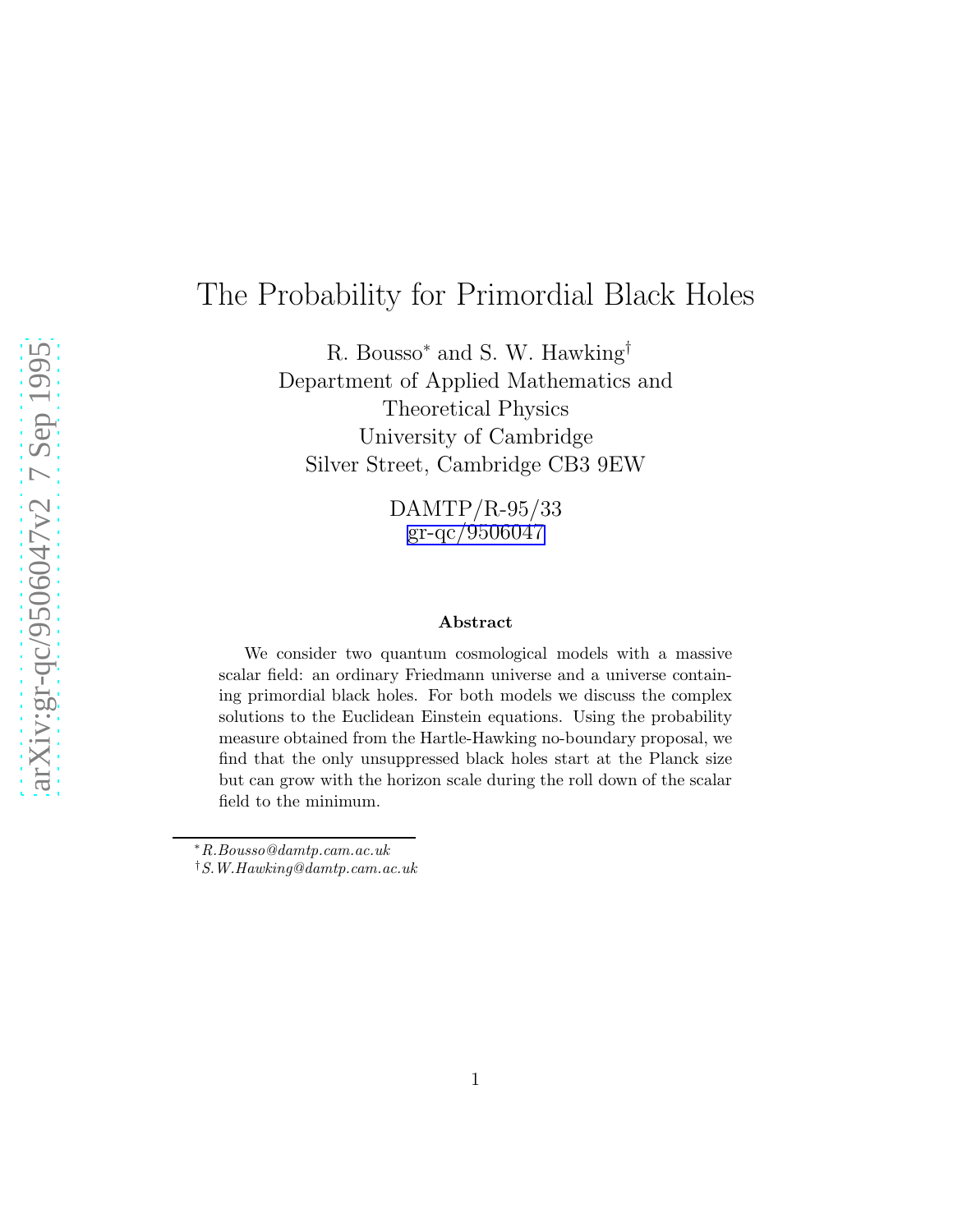#### 1 Introduction

In this paper we ask how likely it is for the universe to have contained primordial black holes. We investigate universes which undergo a period of inflation in their earliest stage, driven by a scalar field  $\phi$  with a potential  $V(\phi)$ with a minimum  $V(0) = 0$ . The results do not depend qualitatively on the exact form of the potential, so for simplicity we consider a massive minimally coupled scalar  $V(\phi) = \frac{1}{2}m^2\phi^2$ . The scalar field starts out at a large initial value  $\phi_0$  and acts as a cosmological constant for some time until it reaches the minimum of its potential and inflation ends. We consider two different types of spacetimes: in the first, the spacelike sections are simply 3-spheres and no black holes are present; in the second, they have the topology  $S^1 \times S^2$ , which is the topology of the spatial section of the Schwarzschild-de Sitter solution. Thus these spaces can be interpreted as inflationary universes with a pair of black holes. In the inflationary period, the first type will be similar to a de Sitter universe, the second to a Nariai universe[[1\]](#page-14-0). To find the likelihood for primordial black holes, we assign probabilities to both types of spacetimes using the Hartle-Hawking no-boundary proposal (NBP)[[2](#page-14-0)]. This is the only proposal for the boundary conditions of the universe that seems to give a well-defined answer in this situation. It is not clear how to apply the so-called 'tunneling proposal' in the  $S^1 \times S^2$  case. If one takes the action to appear with the opposite sign as is done in the  $S<sup>3</sup>$  case, one would reach the conclusion that a universe with a pair of black holes was more likely than a universe without, and that the probability would increase with the size of the black holes. This is clearly absurd.

The NBP framework is summarized in Section [2.](#page-2-0) In Sections [3](#page-4-0) and [4](#page-5-0) we review its implementation for cases with a fixed cosmological constant. In Section [5](#page-7-0) we introduce a massive scalar field and discuss the solutions of the Euclidean Einstein equations for the  $S<sup>3</sup>$  case. They will be slightly complex due to the time dependence of the effective cosmological constant  $(m\phi)^{-2}$ . We obtain the Euclidean action for those solutions. In Section [6](#page-11-0) we go through a similar procedure for the  $S^1 \times S^2$  case. We find that the black hole grows during the inflationary period, a noteworthy difference to the Nariai case with a fixed cosmological constant. In Section [7](#page-13-0) we use the action to estimate the relative probability of the two types of universes. We find that black holes are suppressed for all but very large initial values of  $\phi_0$ .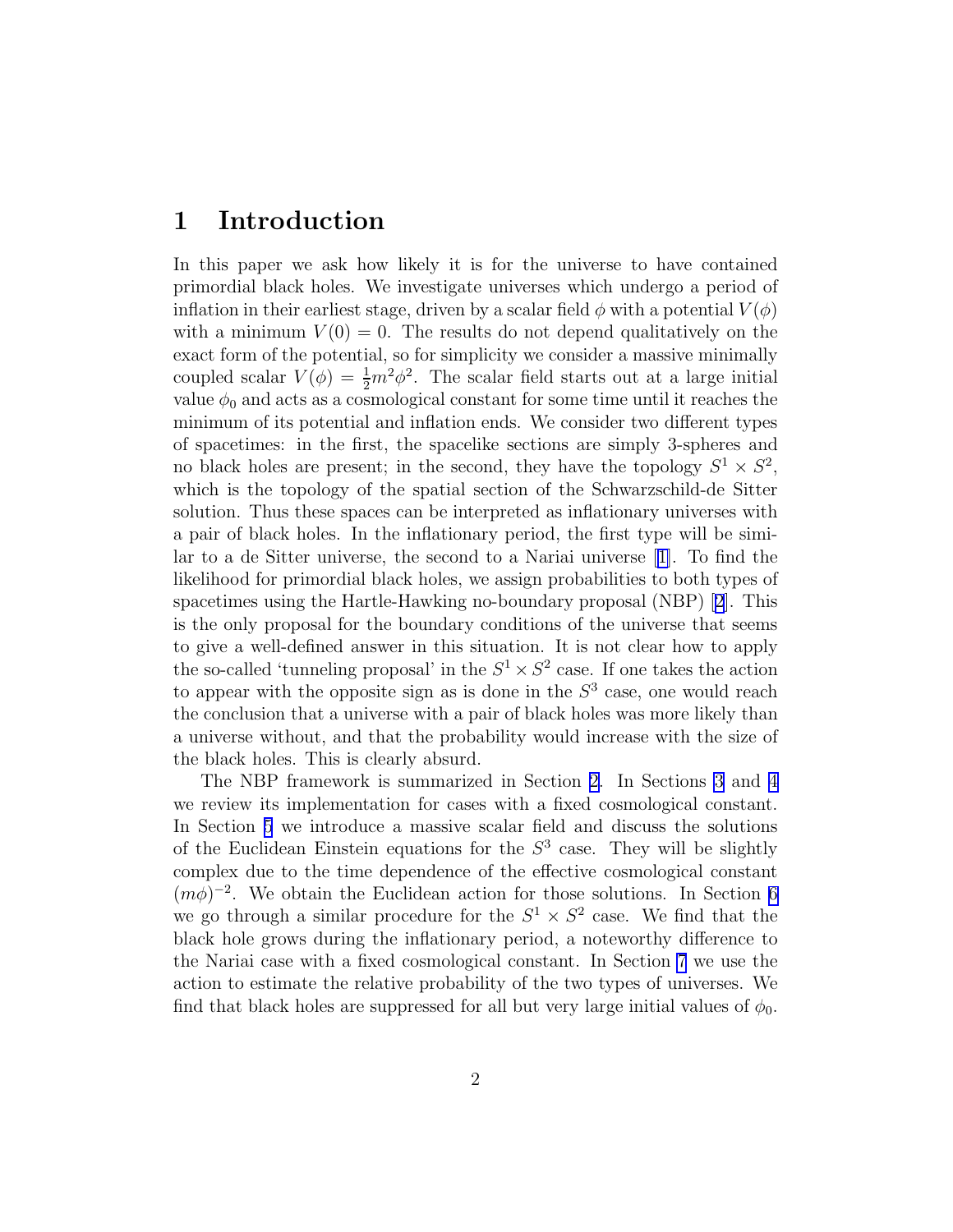#### <span id="page-2-0"></span>2 The Wave Function of the Universe

The Hartle-Hawking no-boundary proposal states that the wave function of the universe is given by

$$
\Psi_0[h_{ij}, \Phi_{\partial M}] = \int D(g_{\mu\nu}, \Phi) \exp\left[-I(g_{\mu\nu}, \Phi)\right],\tag{2.1}
$$

where  $(h_{ij}, \Phi_{\partial M})$  are the 3-metric and matter field on a spacelike boundary  $\partial M$  and the path integral is taken over all compact Euclidean four geometries  $g_{\mu\nu}$  that have  $\partial M$  as their only boundary and matter field configurations  $\Phi$ that are regular on them;  $I(g_{\mu\nu}, \Phi)$  is their action.

The gravitational part of the action is given by

$$
I_E = -\frac{1}{16\pi} \int_M d^4x \, g^{1/2}(R - 2\Lambda) - \frac{1}{8\pi} \int_{\partial M} d^3x \, h^{1/2} K,\tag{2.2}
$$

where R is the Ricci-scalar,  $\Lambda$  is the cosmological constant, and K is the trace of  $K_{ij}$ , the second fundamental form of the boundary  $\partial M$  in the metric g. For the origin of the boundary term, see, e. g., ref. [\[3\]](#page-14-0).

Inthe standard  $3+1$  decomposition [[4\]](#page-15-0), the metric is written as

$$
ds^{2} = N^{2}d\tau^{2} + h_{ij}(dx^{i} + N^{i}d\tau)(dx^{j} + N^{j}d\tau).
$$
 (2.3)

Assuming that the NBP is satisfied at  $\tau = 0$ , the Euclidean action then takes the form

$$
I_E = -\frac{1}{16\pi} \int_{\tau=0}^{\tau_{\partial M}} N d\tau \int d^3x \, h^{1/2} (-K_{ij} K^{ij} + K^2 + {}^3R - 2\Lambda) + \frac{1}{8\pi} \int_{\tau=0} d^3x \, h^{1/2} K. \tag{2.4}
$$

Here  ${}^{3}\!R$  is the scalar curvature of the surface, and tensor operations are carried out with respect to the surface metric  $h_{ij}$ . In the first term the boundary terms are implicitly subtracted out at  $\tau = 0$  and  $\tau = \tau_{\partial M}$ . But it is an essential prescription of the NBP that there *is no* boundary at  $\tau = 0$ . So the second term explicitly adds the contribution from  $\tau = 0$  back in. It vanishes for universes with spacelike sections of topology  $S^3$ , but can be non-zero for the topology  $S^1 \times S^2$ .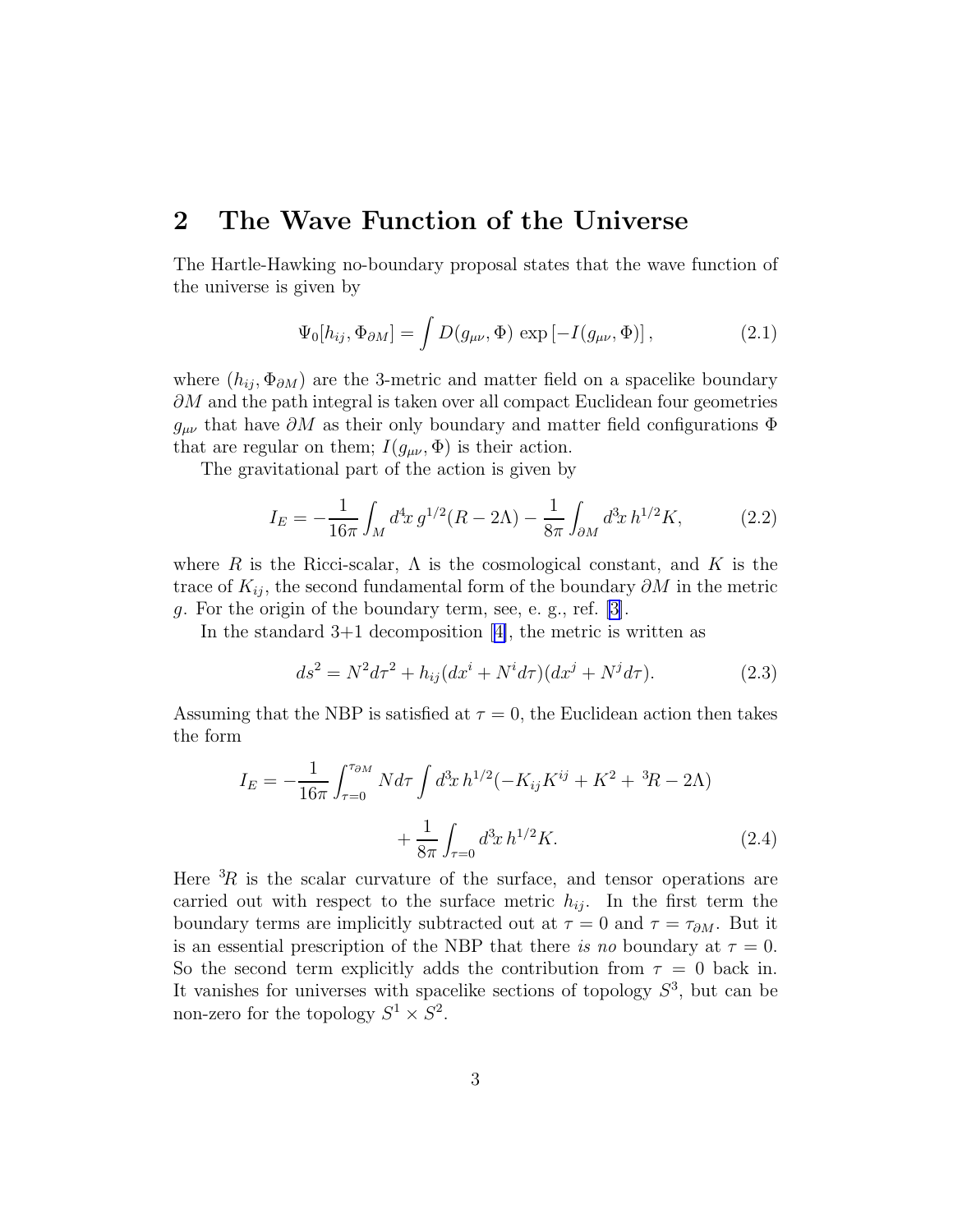<span id="page-3-0"></span>There are unresolved questions on how to choose the integration contour and make the integral converge [\[5](#page-15-0)], but we shall not discuss them here. Instead, we will use the semiclassical approximation

$$
\Psi_0[h_{ij}, \Phi_{\partial M}] \approx \sum_n A_n e^{-I_n},\tag{2.5}
$$

where the sum is over the saddlepoints of the path integral, i. e. the solutions of the Euclidean Einstein equations. In this paper, we neglect the prefactors  $A_n$  and take only one saddlepoint into account for a given argument of the wave function. So the probability measure will be

$$
|\Psi_0[h_{ij}, \Phi_{\partial M}]|^2 = |e^{-I}|^2 = e^{-2I^{\text{Re}}}, \qquad (2.6)
$$

where  $I^{\text{Re}}$  is the real part of the Euclidean saddlepoint action.

By considering only spaces of high symmetry (homogeneous  $S^3$  or  $S^1 \times S^2$ spacelike sections) we restrict the degrees of freedom in the metric to a finite number  $q^{\alpha}$ . The Euclidean action for such a minisuperspace model with bosonic matter will typically have the form

$$
I = -\int N d\tau \left[ \frac{1}{2} f_{\alpha\beta} \frac{dq^{\alpha}}{d\tau} \frac{dq^{\beta}}{d\tau} + U (q^{\alpha}) \right]. \tag{2.7}
$$

The saddlepoints will in general be complex solutions  $q^{\alpha}(\tau)$  in the  $\tau$ -plane. In the semiclassical approximation the following relations for the real and imaginary parts of the saddlepoint actions hold:

$$
-\frac{1}{2}\left(\nabla I^{\text{Re}}\right)^{2} + \frac{1}{2}\left(\nabla I^{\text{Im}}\right)^{2} + U(q^{\alpha}) = 0
$$
\n(2.8)

$$
\nabla I^{\text{Re}} \cdot \nabla I^{\text{Im}} = 0,\tag{2.9}
$$

where the gradient and the dot product are both with respect to  $f^{\alpha\beta}$ . Therefore  $I<sup>Im</sup>$  will be a solution of the Lorentzian Hamilton-Jacobi equation in regions of minisuperspace where  $\Psi$  has the property that

$$
\left(\nabla I^{\text{Re}}\right)^2 \ll \left(\nabla I^{\text{Im}}\right)^2,\tag{2.10}
$$

This allows us to reintroduce a concept of Lorentzian time in such regions: We find the integral curves of  $\nabla I^{\text{Im}}$  in minisuperspace and define the Lorentzian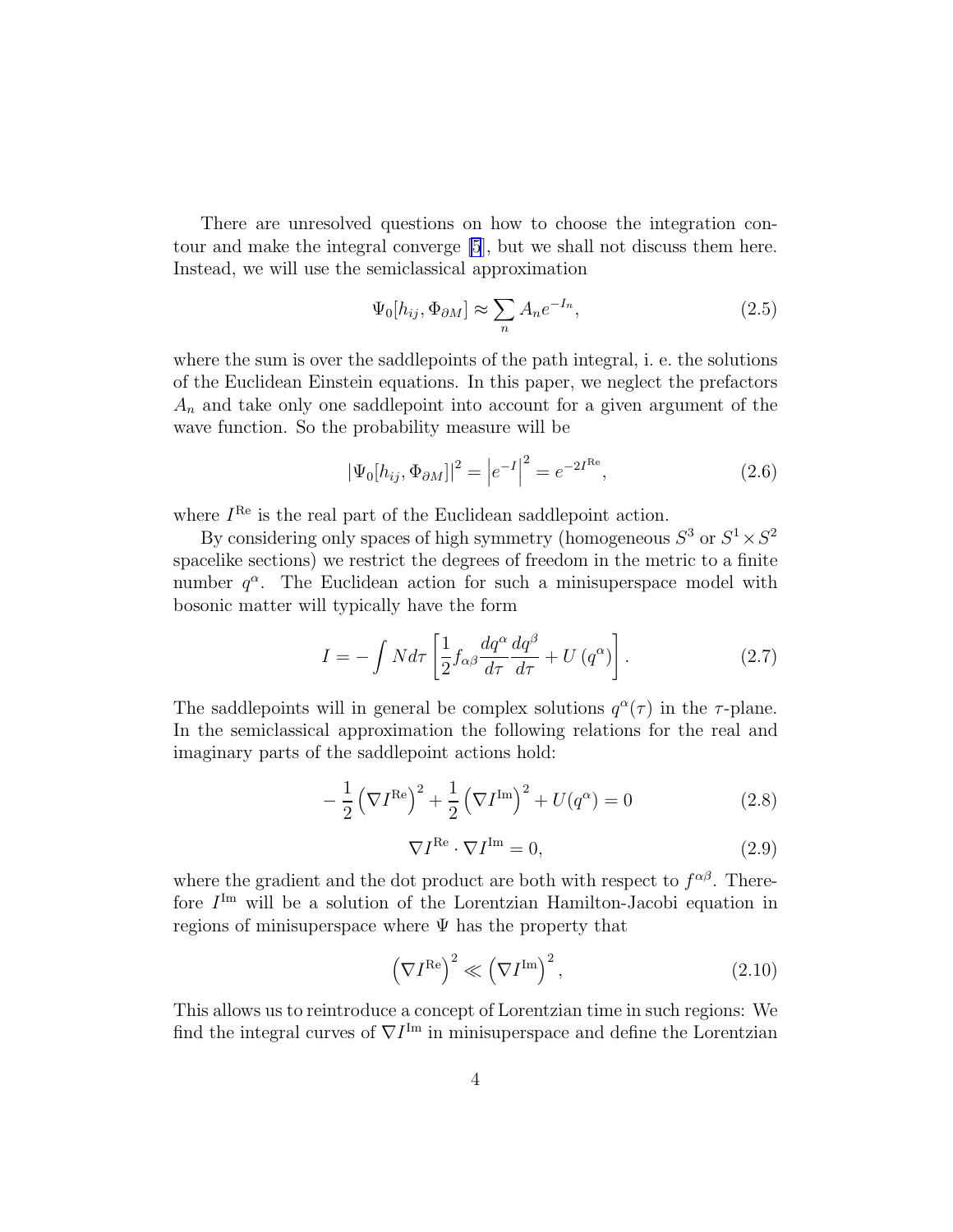<span id="page-4-0"></span>time  $t$  as the parameter naturally associated with them. Reversely, if we demand that the NBP should predict classical Lorentzian universes at sufficiently late Lorentzian time, condition ([2.10\)](#page-3-0) must be satisfied. This means that there must be saddlepoint solutions for which the path in the  $\tau$ -plane can be deformed such that it is eventually almost parallel to the imaginary  $\tau$  axis and that all the  $q^{\alpha}$  should be virtually real at late Lorentzian times. In summary, the following conditions must be met:

- i. The NBP must be satisfied at  $\tau = 0$ .
- ii. At the endpoint  $\tau_{\partial M}$  of the path, the  $q^{\alpha}$  must take on the real values  $q_{\partial M}^{\alpha}$  of the arguments of the wavefunction:

$$
q^{\alpha}(\tau_{\partial M}) = q^{\alpha}_{\partial M}.\tag{2.11}
$$

iii. The  $q^{\alpha}$  must remain nearly real in the Lorentzian vicinity of the endpoint:

$$
\operatorname{Re}\left(\frac{dq^{\alpha}}{d\tau}\bigg|_{\tau_{\partial M}}\right) \approx 0. \tag{2.12}
$$

#### 3 The de Sitter Spacetime

In this and the next section we review vacuum solutions of the Euclidean Einstein equations with a cosmological constant Λ. First we look for a solution with spacelike sections  $S^3$ . Therefore we choose the metric ansatz

$$
ds^{2} = N(\tau)^{2}d\tau^{2} + a(\tau)^{2}d\Omega_{3}^{2}.
$$
 (3.1)

The Euclidean action is

$$
I = -\frac{3\pi}{4} \int N d\tau a \left(\frac{\dot{a}^2}{N^2} + 1 - \frac{\Lambda}{3} a^2\right),\tag{3.2}
$$

A dot ( $\dot{\phantom{a}}$ ) denotes differentiation with respect to  $\tau$ . We define

$$
H = \sqrt{\frac{\Lambda}{3}}.\t(3.3)
$$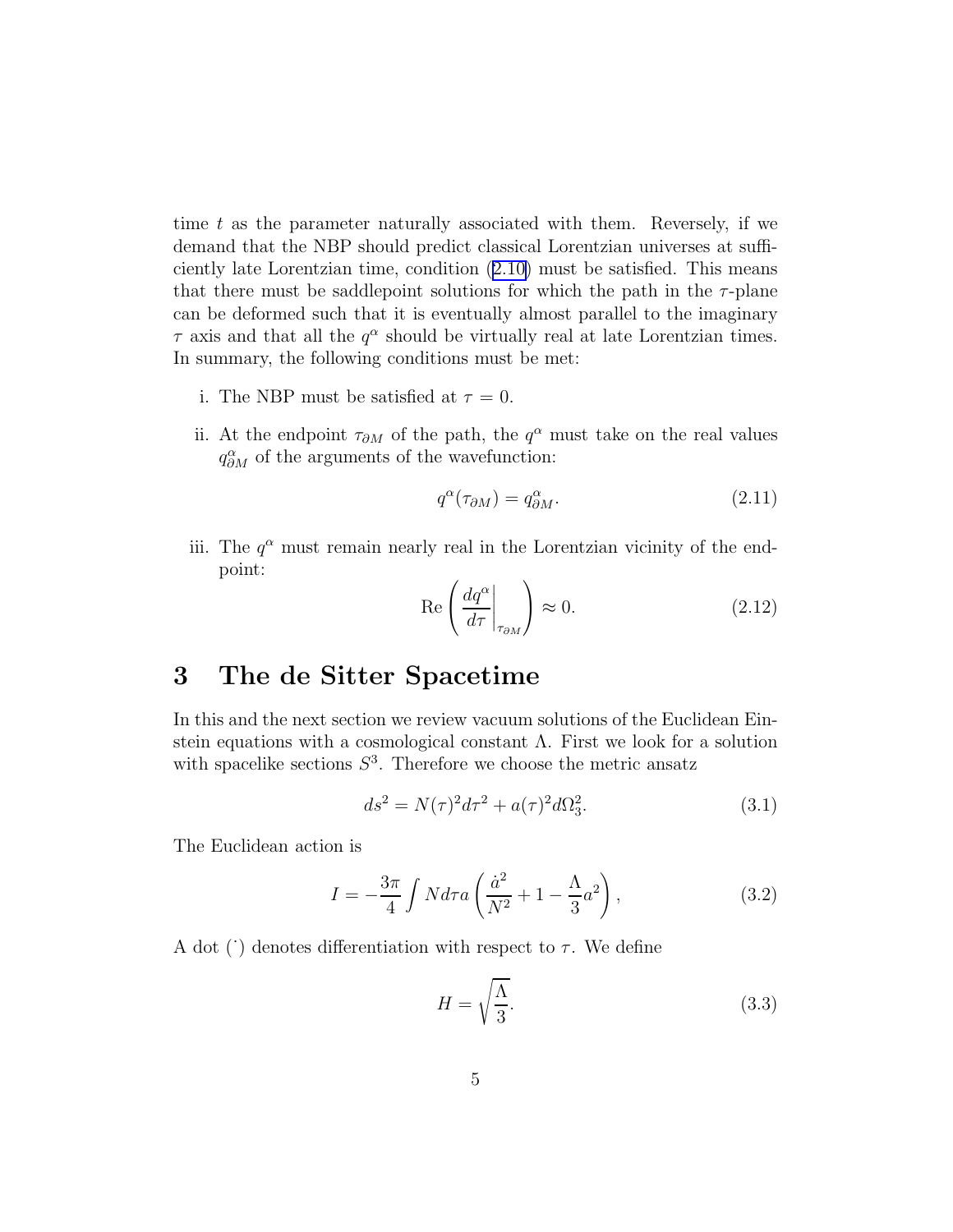<span id="page-5-0"></span>Variation of  $a$  and  $N$  yields the equation of motion

$$
\frac{\ddot{a}}{a} + H^2 = 0\tag{3.4}
$$

and the Hamiltonian constraint

$$
\frac{\dot{a}^2}{a^2} - \frac{1}{a^2} + H^2 = 0\tag{3.5}
$$

in the gauge  $N = 1$ . A solution of equations (3.4) and (3.5) is given by

$$
a(\tau) = H^{-1} \sin H\tau.
$$
 (3.6)

It is called the de Sitter spacetime. The NBP is satisfied at  $\tau = 0$ , where  $a = 0$ and  $\frac{da}{d\tau} = 1$ . If we choose a path along the  $\tau^{\text{Re}}$ -axis to  $\tau = \frac{\pi}{2I}$  $\frac{\pi}{2H}$ , the solution will describe half of the Euclidean de Sitter instanton  $S<sup>4</sup>$ . Choosing the path to continue parallel to the  $\tau^{\text{Im}}$ -axis,  $a(\tau)$  remains real and the conditions *i* to *iii* of the previous section will be fulfilled:

$$
a(\tau^{\text{Im}})\Big|_{\tau^{\text{Re}}=\frac{\pi}{2H}} = H^{-1}\cosh H\tau^{\text{Im}}.\tag{3.7}
$$

This describes half of an ordinary Lorentzian de Sitter universe.

So with the above choice of path, equation (3.6) corresponds to half of a real Euclidean 4-sphere joined to a real Lorentzian hyperboloid of topology  $R^1 \times S^3$ . It can be matched to any  $a_{\partial M} > 0$  by choosing the endpoint appropriately, and for  $a_{\partial M} > H^{-1}$  the wavefunction oscillates and a classical Lorentzian universe is predicted.

The real part of the action for this saddlepoint is

$$
I_{\text{desitter}}^{\text{Re}} = \frac{3\pi}{2} \int_0^{\frac{\pi}{2H}} d\tau^{\text{Re}} a \left( H^2 a^2 - 1 \right) = -\frac{3\pi}{2\Lambda}.
$$
 (3.8)

The Lorentzian segment of the path only contributes to  $I<sup>Im</sup>$ .

### 4 The Nariai Spacetime

We still consider vacuum solutions of the Euclidean Einstein equations with a cosmological constant, but we now look for solutions with spacelike sections  $S^1 \times S^2$ . The corresponding ansatz is the Kantowski-Sachs metric

$$
ds^{2} = N(\tau)^{2}d\tau^{2} + a(\tau)^{2}dx^{2} + b(\tau)^{2}d\Omega_{2}^{2}.
$$
\n(4.1)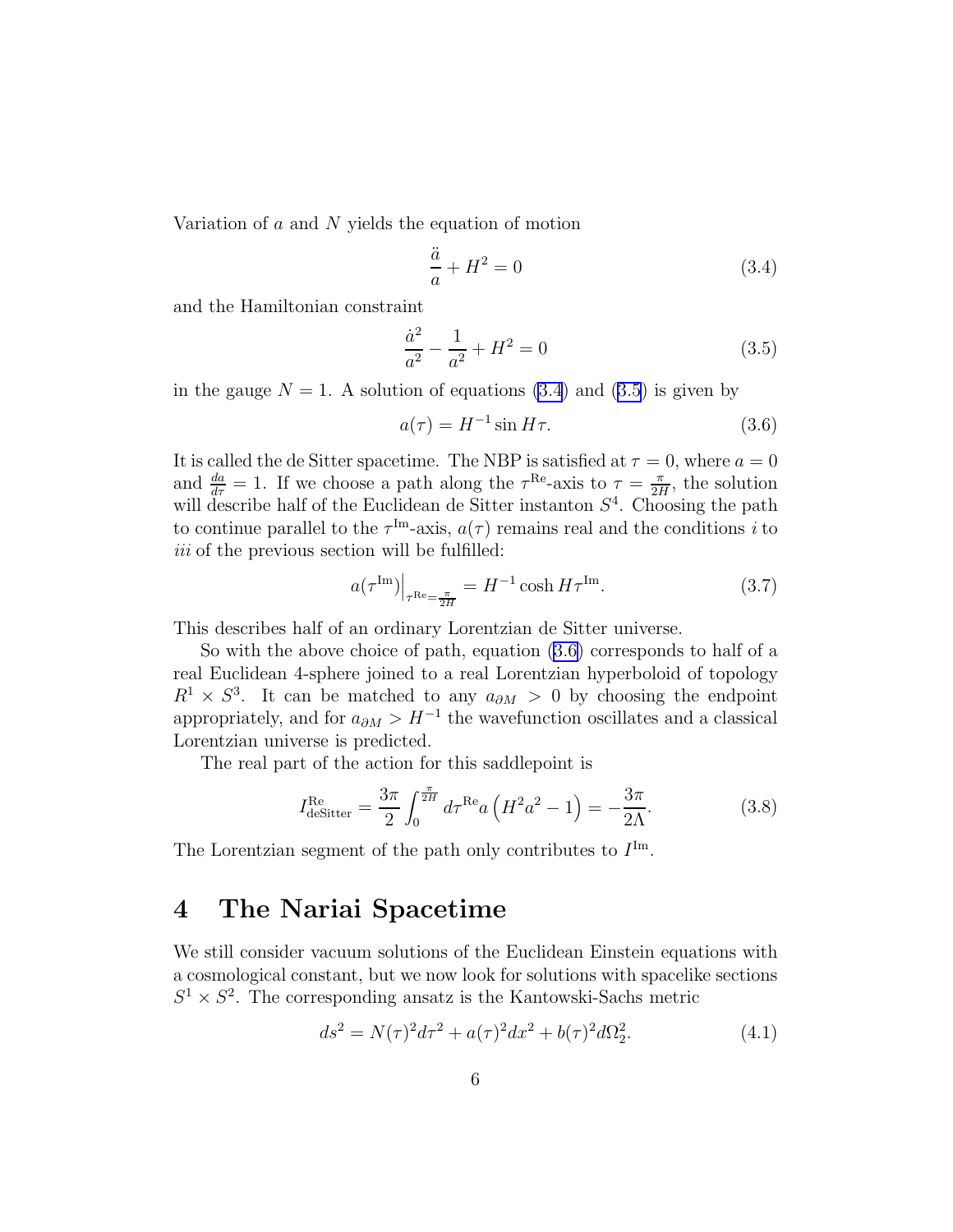<span id="page-6-0"></span>The Euclidean action is

$$
I = -\pi \int N d\tau \, a \left( \frac{\dot{b}^2}{N^2} + 2 \frac{b}{a} \frac{\dot{a} \dot{b}}{N^2} + 1 - \Lambda b^2 \right) + \pi \left[ -\dot{a} b^2 - 2a b \dot{b} \right]_{\tau=0}, \quad (4.2)
$$

where the second term is the surface term of equation [\(2.4](#page-2-0)). We define

$$
H = \sqrt{\Lambda}.\tag{4.3}
$$

Variation of  $a, b$  and  $N$  gives the equations of motion and the Hamiltonian constraint:

$$
\frac{\ddot{b}}{b} - \frac{\dot{a}\dot{b}}{ab} = 0 \tag{4.4}
$$

$$
\frac{\ddot{b}}{b} + \frac{\dot{a}\dot{b}}{ab} + \frac{\ddot{a}}{a} + H^2 = 0 \tag{4.5}
$$

$$
2\frac{\dot{a}\dot{b}}{ab} + \frac{\dot{b}^2}{b^2} - \frac{1}{b^2} + H^2 = 0.
$$
 (4.6)

A solution is given by

$$
a(\tau) = H^{-1} \sin H\tau, \ b(\tau) = H^{-1} = \text{const.} \tag{4.7}
$$

It is called the Nariai spacetime. The NBP is satisfied at  $\tau = 0$ , where

$$
a = 0, \ \dot{a} = 1, \ b = b_0 \text{ and } \dot{b} = 0. \tag{4.8}
$$

(There is a second way of satisfying the NBP for the Kantowski-Sachs metric [[6](#page-15-0)], but it will not lead to a universe containing black holes.) The path along the  $\tau^{\text{Re}}$ -axis describes half of the Euclidean Nariai instanton  $S^2 \times S^2$ . Both 2spheres have the radius  $H^{-1}$ . Continuing parallel to the  $\tau^{\text{Im}}$ -axis, the solution remains real:

$$
a(\tau^{\rm Im})\Big|_{\tau^{\rm Re}=\frac{\pi}{2H}} = H^{-1} \cosh H \tau^{\rm Im}, \ b(\tau^{\rm Im})\Big|_{\tau^{\rm Re}=\frac{\pi}{2H}} = H^{-1}.
$$
 (4.9)

This describes half of a Lorentzian Nariai universe. Its spacelike sections can be visualized as 3-spheres of radius  $a$  with a "hole" of radius  $b$  punched through the North and South pole. This gives them the topology of  $S^1 \times S^2$ . Their physical interpretation is that of 3-spheres containing two black holes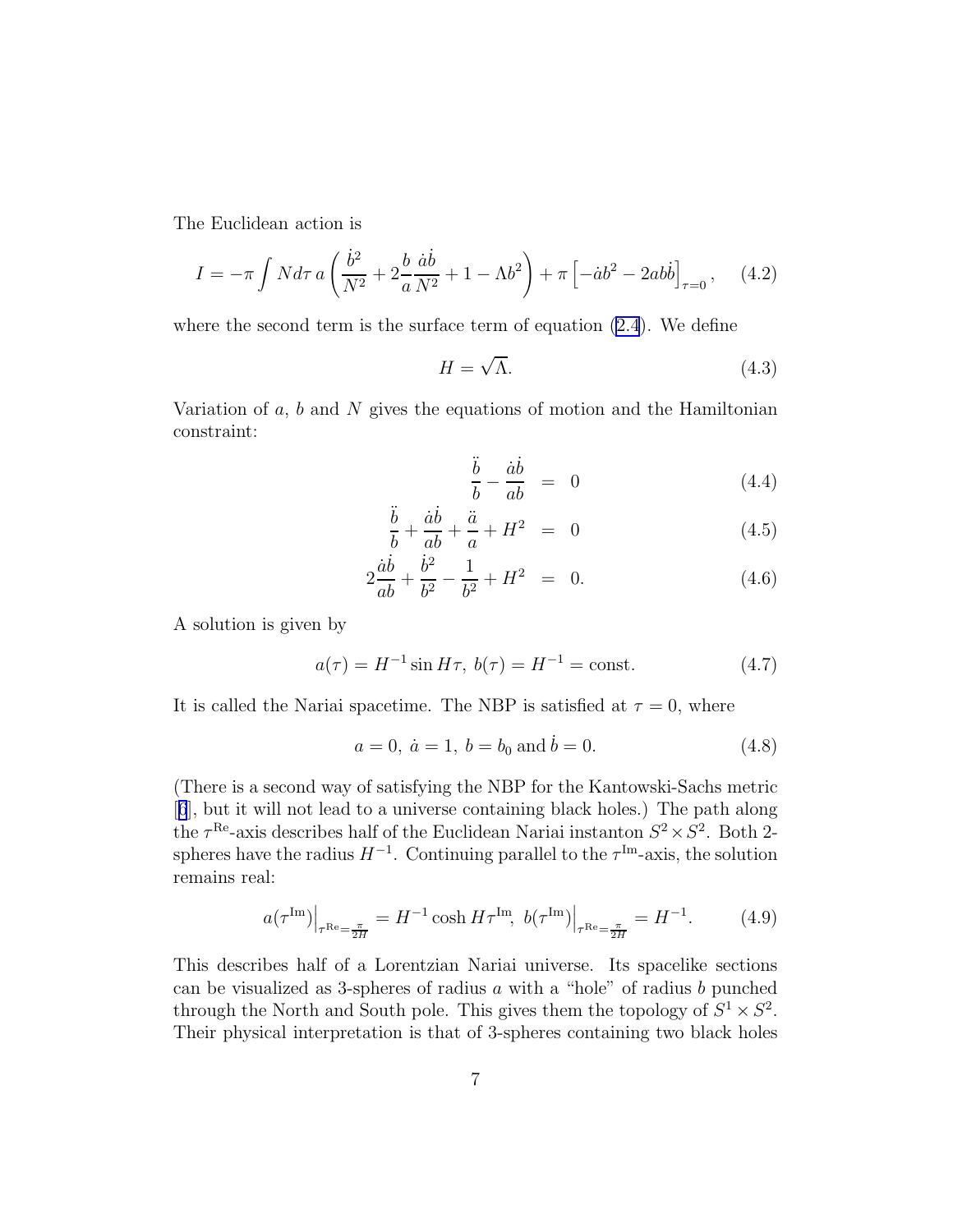<span id="page-7-0"></span>at opposite ends. The black holes have the radius  $b$  and accelerate away from each other as a grows. The Nariai universe is a degenerate case of the Schwarzschild-de Sitter spacetime, with the black hole horizon and the cosmological horizon having equal radius[[7\]](#page-15-0).

The above path corresponds to half of a 2-sphere joined to a twodimensional hyperboloid at its minimum radius  $H^{-1}$ , cross a 2-sphere of constant radius  $H^{-1}$ . It can be matched to any  $a_{\partial M} > 0$  but only to  $b_{\partial M} = H^{-1}$ so the wavefunction will be highly peaked around that value of b.

The first term of equation [\(4.2](#page-6-0)) vanishes and so the real part of the action for the Nariai solution comes entirely from the second term:

$$
I_{\text{Nariai}}^{\text{Re}} = -\pi b_0^2 = -\frac{\pi}{\Lambda}.\tag{4.10}
$$

Now we compare the probability measures corresponding to the de Sitter and Nariai solutions. We find that in these models with a fixed cosmological constant primordial black holes are strongly suppressed, unless  $\Lambda$  is at least of order 1 in Planck units:

$$
\exp\left(-2I_{\text{Naria}}^{\text{Re}}\right) = \exp\left(\frac{2\pi}{\Lambda}\right) \ll \exp\left(\frac{3\pi}{\Lambda}\right) = \exp\left(-2I_{\text{deSitter}}^{\text{Re}}\right). \tag{4.11}
$$

#### 5 An Inflationary Model Without Black Holes

Of course, we know that  $\Lambda \approx 0$ , and therefore the models of the previous section are rather unrealistic. However, in inflationary cosmology it is assumed that the very early universe underwent a period of exponential expansion. It has proven very successful to model this behaviour by introducing a massive scalar field  $\Phi$  with a potential  $\frac{1}{2}m^2\Phi^2$ . If this field is sufficiently far from equilibrium at the beginning of the universe, the corresponding energy density acts like a cosmological constant until the field has reached its minimum and starts oscillating. During this time the universe behaves much like the Lorentzian de Sitter or Nariai universes described above.

But there are two important differences due to the time dependence of the effective cosmological constant  $\Lambda_{\text{eff}}$ : Firstly, for the solutions of the Euclidean Einstein equations in the complex  $\tau$ -plane one can no longer find a path on which the minisuperspace variables are always real. However, we shall see that it is possible to satisfy conditions *i* to *iii* of Section [2](#page-2-0) by choosing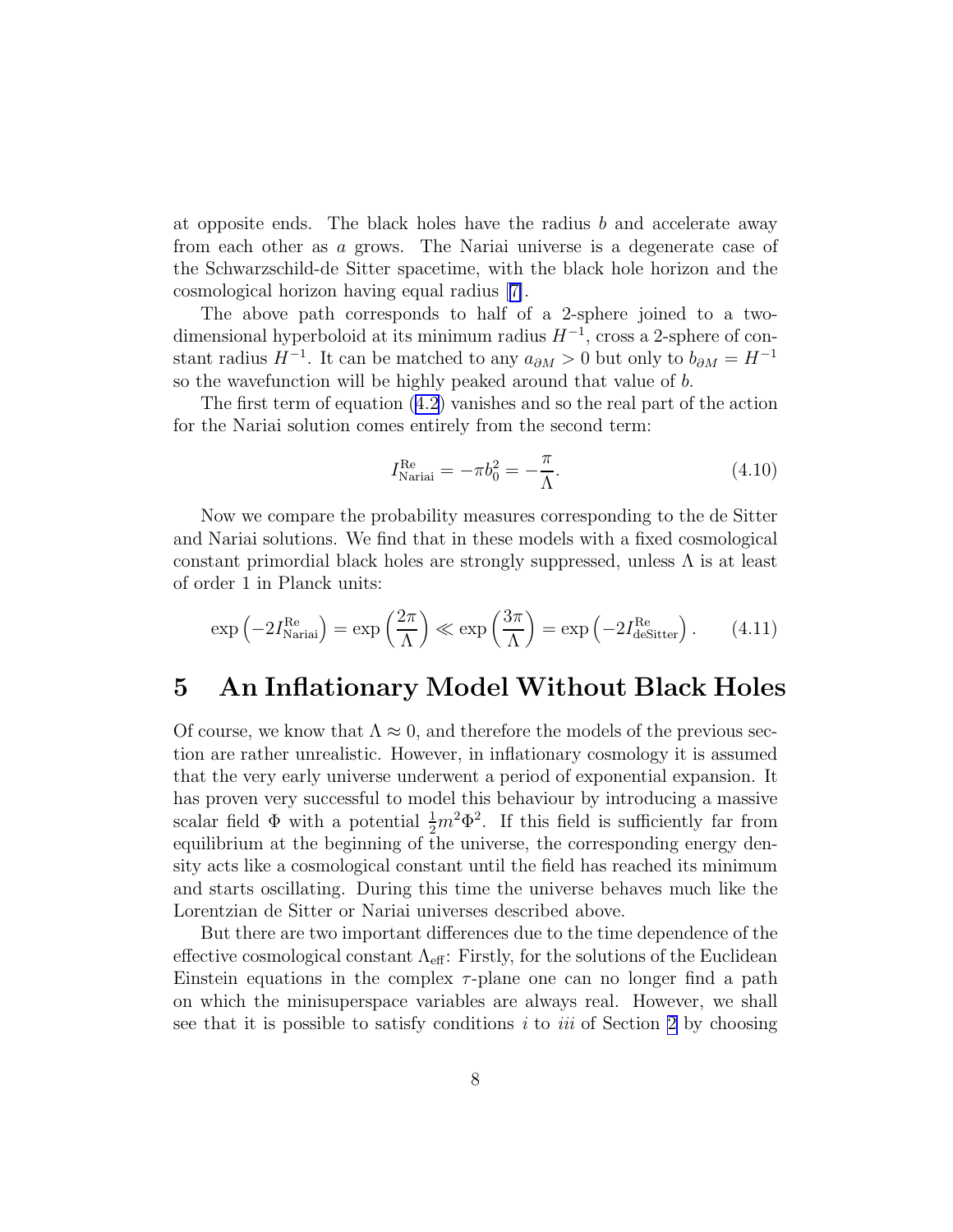<span id="page-8-0"></span>appropriate complex initial values. Secondly, it will be found in the next section that the black hole radius  $b$  is no longer constant during inflation.

In this section, we introduce the massive scalar field for the model corresponding to de Sitter spacetime, where the spacelike slices are 3-spheres containing no black holes. This model was first put forward by Hawking[[8](#page-15-0)]. From the fluctuations in the cosmic microwave background as measured by COBE [\[9](#page-15-0)]it follows that m is small compared to the Planck mass [[10](#page-15-0)]:

$$
m \approx O\left(10^{-5}\right). \tag{5.1}
$$

We will find complex solutions and the complex initial value of the scalar field, and we calculate the real part of the action. This has been done before by Lyons[[11\]](#page-15-0), but his paper contains a logical error to which we will come back later.

The ansatz for the Euclidean metric is again

$$
ds^{2} = N(\tau)^{2}d\tau^{2} + a(\tau)^{2}d\Omega_{3}^{2}.
$$
\n(5.2)

Using the rescaled field

$$
\phi^2 = 4\pi \Phi^2 \tag{5.3}
$$

we obtain the Euclidean action

$$
I = -\frac{3\pi}{4} \int N d\tau a \left( \frac{\dot{a}^2}{N^2} + 1 - \frac{1}{3} a^2 \frac{\dot{\phi}^2}{N^2} - \frac{1}{3} a^2 m^2 \phi^2 \right),\tag{5.4}
$$

so that the effective cosmological constant is

$$
\Lambda_{\text{eff}}(\tau) = m^2 \phi(\tau)^2. \tag{5.5}
$$

In analogy to equation ([3.3\)](#page-4-0) we define

$$
H(\tau) = \sqrt{\frac{\Lambda_{\text{eff}}(\tau)}{3}} = \frac{m\phi(\tau)}{\sqrt{3}}.
$$
\n(5.6)

Variation with respect to a,  $\phi$  and N gives the Euclidean equations of motion and the Hamiltonian constraint:

$$
\frac{\ddot{a}}{a} + \frac{2}{3}\dot{\phi}^2 + \frac{1}{3}m^2\phi^2 = 0 \tag{5.7}
$$

$$
\ddot{\phi} + 3\frac{\dot{a}}{a}\dot{\phi} - m^2\phi = 0 \tag{5.8}
$$

$$
\frac{\dot{a}^2}{a^2} - \frac{1}{a^2} - \frac{1}{3}\dot{\phi}^2 + \frac{1}{3}m^2\phi^2 = 0.
$$
 (5.9)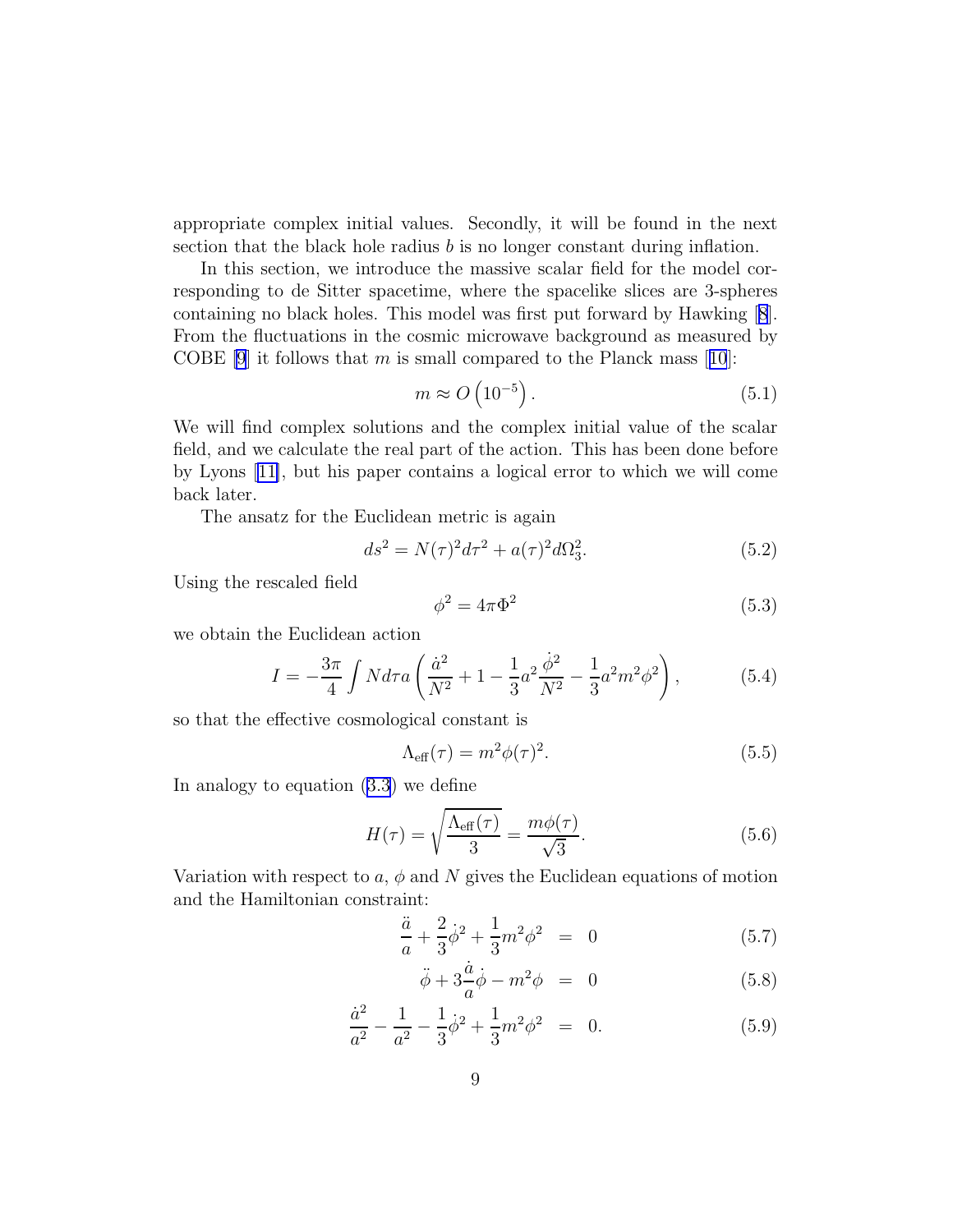<span id="page-9-0"></span>To evaluate  $\Psi_0(a_{\partial M}, \phi_{\partial M})$  using a semiclassical approximation we must find solutions in the complex  $\tau$ -plane that meet conditions *i* to *iii* of Section [2.](#page-2-0) In particular, the NBP must be satisfied:

$$
a = 0, \dot{a} = 1, \phi = \phi_0 \text{ and } \dot{\phi} = 0 \text{ for } \tau = 0.
$$
 (5.10)

Assume that the initial value of the scalar field is large and nearly real:

$$
\phi_0^{\text{Re}} \gg 1 \gg \phi_0^{\text{Im}}.\tag{5.11}
$$

An approximate solution near the origin is given by

$$
a_{\mathcal{I}}(\tau) = \frac{1}{H_0^{\text{Re}}} \sin H_0^{\text{Re}} \tau \tag{5.12}
$$

$$
\phi_{\mathcal{I}}(\tau) = \phi_0 + \sum_{n=1}^{\infty} \frac{1}{n!} \gamma_n \tau^n
$$
\n
$$
\text{for } |\tau| < O\left(1/H_0^{\text{Re}}\right),\tag{5.13}
$$

where the Taylor series is obtained by solving equation ([5.8\)](#page-8-0) iteratively for  $\phi$ , using the NBP conditions (5.10) and the approximation (5.12) for a. It has the property that

$$
\gamma_{2n+1} = 0 \quad \text{for all } n. \tag{5.14}
$$

We call equations (5.12) and (5.13) the *inner approximation*. Writing down the Taylor expansion explicitly to lowest non-trivial order

$$
\phi(\tau) = \phi_0 \left[ 1 + \frac{3}{8\phi_0^2} \left( H_0 \tau \right)^2 \right] + O(\tau^4)
$$
\n(5.15)

shows that  $\phi$  is almost constant near the origin.

As an *outer approximation* we use:

$$
\phi_{\mathcal{O}}(\tau) = \psi_0 + \frac{im}{\sqrt{3}} \tau + \chi_0 \exp(3iH_0\tau)
$$
\n
$$
a_{\mathcal{O}}(\tau) = a_0 \exp\left[-\frac{im}{\sqrt{3}} \int_0^\tau \phi(\tau') d\tau'\right] + c_0 \exp\left[\frac{im}{\sqrt{3}} \int_0^\tau \phi(\tau') d\tau'\right] (5.17)
$$
\n
$$
\text{for } 0 < \tau^{\text{Im}} \ll \frac{\sqrt{3}\phi_0^{\text{Re}}}{m}.
$$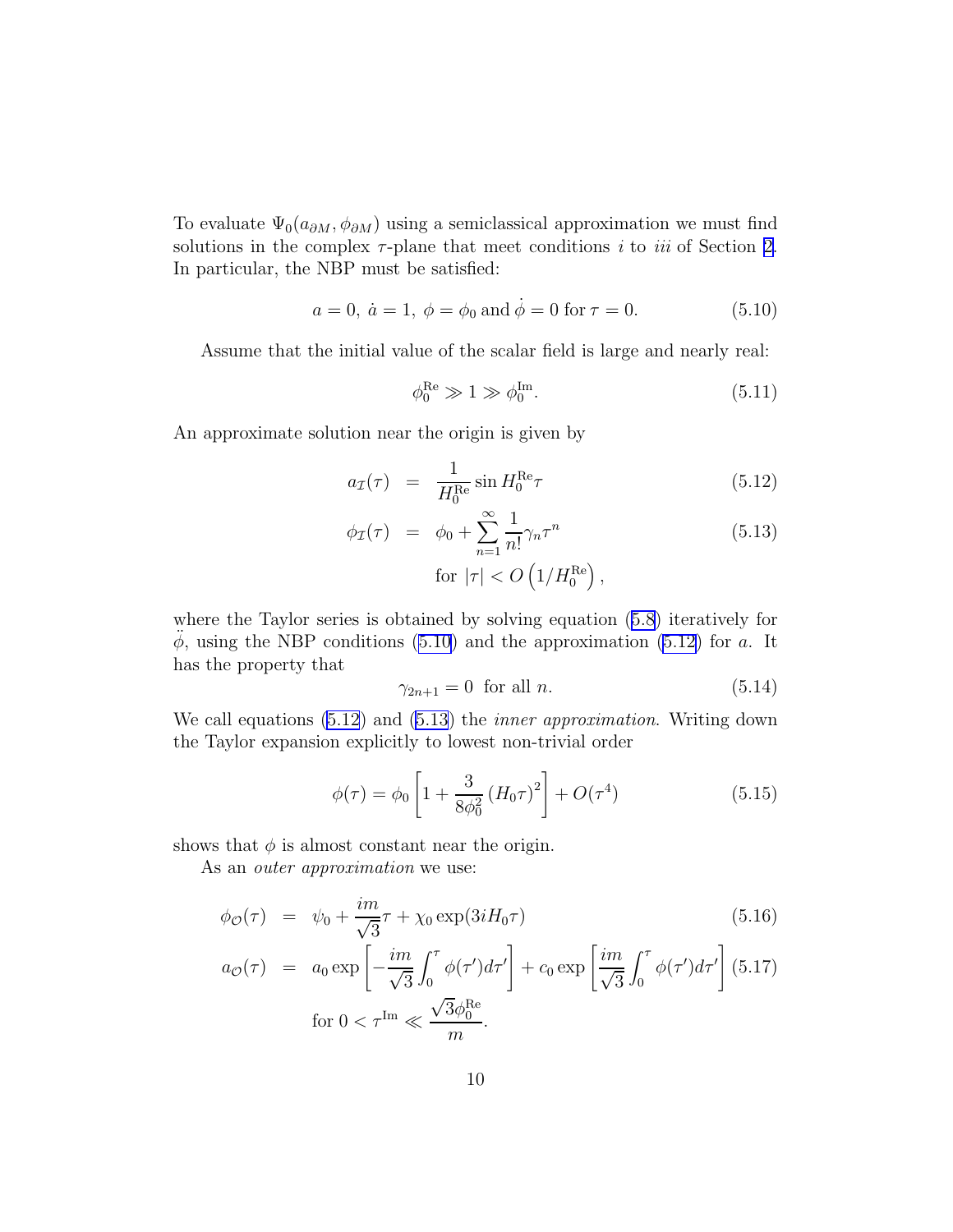<span id="page-10-0"></span>While this solution does not satisfy the NBP, it will be good outside the validity of the inner approximation. Both the  $\chi_0$ -term and the  $c_0$ -term can be neglected for  $\tau^{\text{Im}} \gg 1/H_0^{\text{Re}}$ , but they are useful for matching  $a_{\mathcal{O}}$  and  $\phi_{\mathcal{O}}$ to  $a_{\mathcal{I}}$  and  $\phi_{\mathcal{I}}$  at some  $|\tau| \approx O(1/H_0^{\text{Re}})$ . Comparison with equation ([5.15](#page-9-0)) shows that

$$
\chi_0 \approx O\left(\frac{\sqrt{3}}{\phi_0^{\text{Re}}}\right), \text{ Im}(\chi_0) \approx 0.
$$
 (5.18)

In the region of the inner approximation,  $a$  will be nearly real on the Lorentzian line  $\tau^{\text{Re}} = \frac{\pi}{2H_0^{\text{Re}}}$ . Matching  $a_{\mathcal{O}}$  to  $a_{\mathcal{I}}$  fixes

$$
a_0 \approx \frac{i}{2H_0^{\text{Re}}}, \ c_0 \approx \frac{-i}{2H_0^{\text{Re}}}
$$
 (5.19)

and ensures that a will remain nearly real on this line. To make  $\phi(\tau)$  roughly real on the same line, by equations [\(5.16](#page-9-0)) and (5.18) we have to choose

$$
\psi_0^{\text{Im}} = -\frac{\pi}{2\phi_0^{\text{Re}}}
$$
\n(5.20)

in the outer approximation.

 $\phi_0^{\text{Im}}$  in turn is fixed by matching  $\phi_{\mathcal{I}}$  to  $\phi_{\mathcal{O}}$ . Since it is very small, this requires evaluation of equation [\(5.13](#page-9-0)) to a very high order  $n$ . However, we need not calculate any coefficients since, by equation ([5.14\)](#page-9-0),  $\phi_{\mathcal{I}}^{\text{Im}}$  is constant along the imaginary axis to any order n:

$$
\left. \phi_{\mathcal{I}}^{\text{Im}}(\tau^{\text{Im}}) \right|_{\tau^{\text{Re}}=0} = \phi_0^{\text{Im}}.\tag{5.21}
$$

Therefore it is convenient to choose a matching point  $\tau_M$  on the imaginary axis:

$$
\tau_M^{\text{Re}} = 0, \ \tau_M^{\text{Im}} = O\left(1/H_0^{\text{Re}}\right). \tag{5.22}
$$

By equations ([5.16\)](#page-9-0) and (5.18)  $\phi^{\text{Im}}_{\mathcal{O}}$  is also constant along this axis:

$$
\left. \phi_{\mathcal{O}}^{\text{Im}}(\tau^{\text{Im}}) \right|_{\tau^{\text{Re}}=0} = \psi_0^{\text{Im}},\tag{5.23}
$$

so the result of the matching analysis will be independent of the precise choice of  $\tau_M$  on the axis, as it should be. The matching condition is

$$
\phi_{\mathcal{I}}^{\text{Im}}(\tau_M) = \phi_{\mathcal{O}}^{\text{Im}}(\tau_M) \tag{5.24}
$$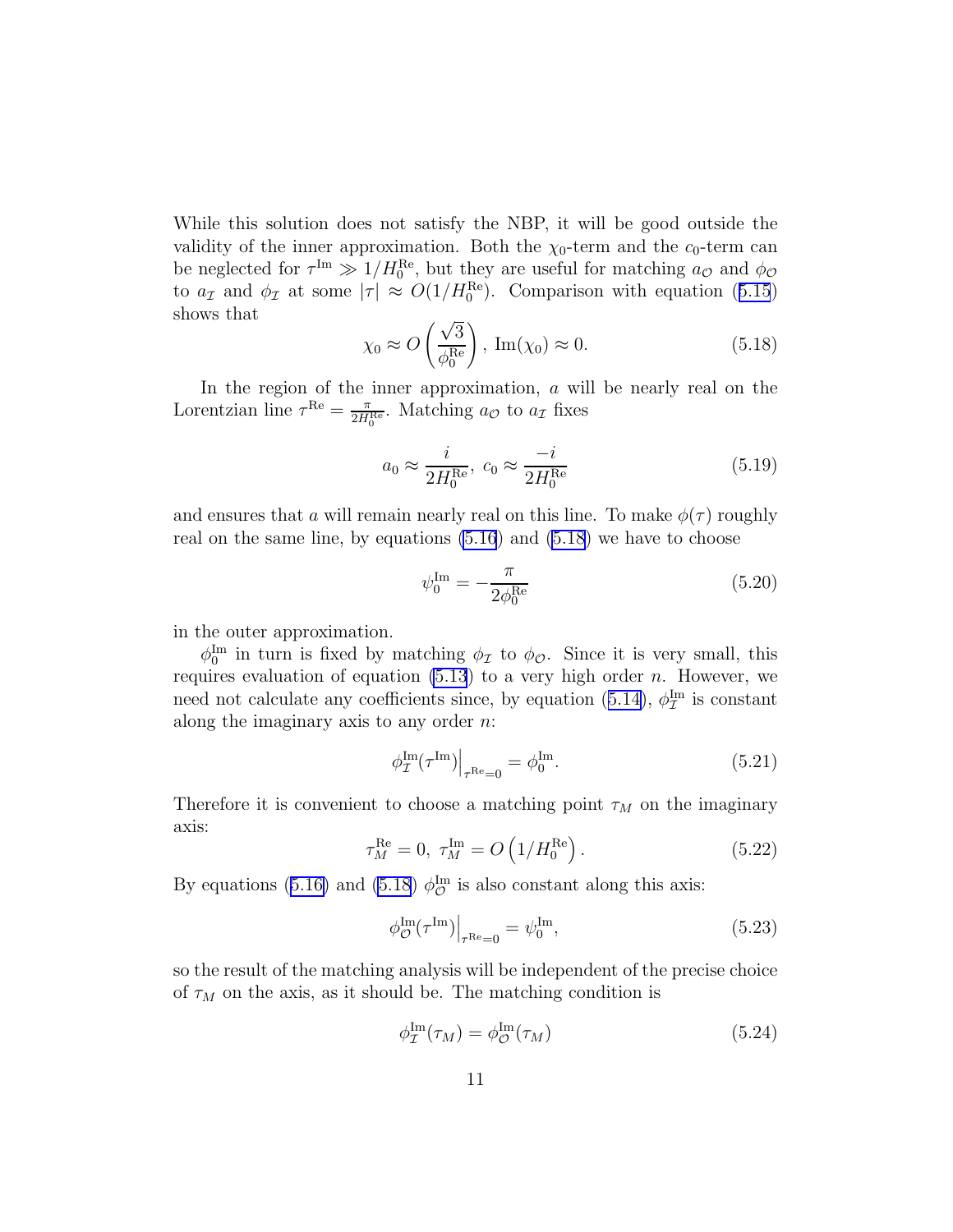<span id="page-11-0"></span>and by equations  $(5.20)$  $(5.20)$ ,  $(5.21)$  $(5.21)$  and  $(5.23)$  we obtain

$$
\phi_0^{\text{Im}} = \psi_0^{\text{Im}} = -\frac{\pi}{2\phi_0^{\text{Re}}}.
$$
\n(5.25)

This result is non-trivial (e. g.  $\phi_0^{\text{Re}} \neq \psi_0^{\text{Re}}$ ). We now see why the correct value for  $\phi_0^{\text{Im}}$  is obtained in ref. [\[11\]](#page-15-0), although actually only  $\psi_0^{\text{Im}}$  is calculated there.

We have thus satisfied condition *ii* of Section [2](#page-2-0). By the continuity of the outer approximation, condition *iii* can be satisfied by fine-tuning  $\phi_0^{\text{Im}}$ . Condition *i* is satisfied by the construction of the inner approximation. The only freedom left is the choice of  $\phi_0^{\text{Re}}$ . This variable parametrizes the set of solutions.

To calculate the Euclidean action for the solutions given above, we consider a path going along the real  $\tau$ -axis from the origin to  $\tau^{\text{Re}} = \frac{\pi}{2H_0^{\text{Re}}}$  and then parallel to the imaginary  $\tau$ -axis to  $\tau_{\partial M}$ . Both a and  $\phi$  are nearly real on the Lorentzian segment of this path, so the real part of the action can be approximated by an integral only over the first segment, using the inner approximation[[11](#page-15-0)]:

$$
I_{S^3}^{\text{Re}} \approx \frac{3\pi}{2} \int_0^{\pi/2H_0^{\text{Re}}} d\tau^{\text{Re}} a_{\mathcal{I}} \left(\frac{1}{3} a_{\mathcal{I}}^2 m^2 \phi_{\mathcal{I}}^2 - 1\right) \approx -\frac{3\pi}{2m^2(\phi_0^{\text{Re}})^2}.
$$
 (5.26)

The outer approximation is not valid after inflation ends, when  $\phi \approx 0$ . However, at this point we are already well inside the classical regime. A dust phase will ensue where  $\phi$  oscillates; a and  $\phi$  will both remain real. Approximate solutions for this regime have been given by Hawking and Page [\[12\]](#page-15-0).

#### 6 An Inflationary Model With Black Holes

We now introduce a massive scalar field on a universe with spacelike sections  $S^1 \times S^2$ . Thus we will obtain a cosmological model similar to the Nariai universe of Section [4](#page-5-0). We find the complex solutions, initial conditions and the action in analogy to the previous section, but point out a few differences.

Again we use the Kantowski-Sachs metric

$$
ds^{2} = N(\tau)^{2}d\tau^{2} + a(\tau)^{2}dx^{2} + b(\tau)^{2}d\Omega_{2}^{2}
$$
\n(6.1)

and the rescaled field

$$
\phi^2 = 4\pi \Phi^2. \tag{6.2}
$$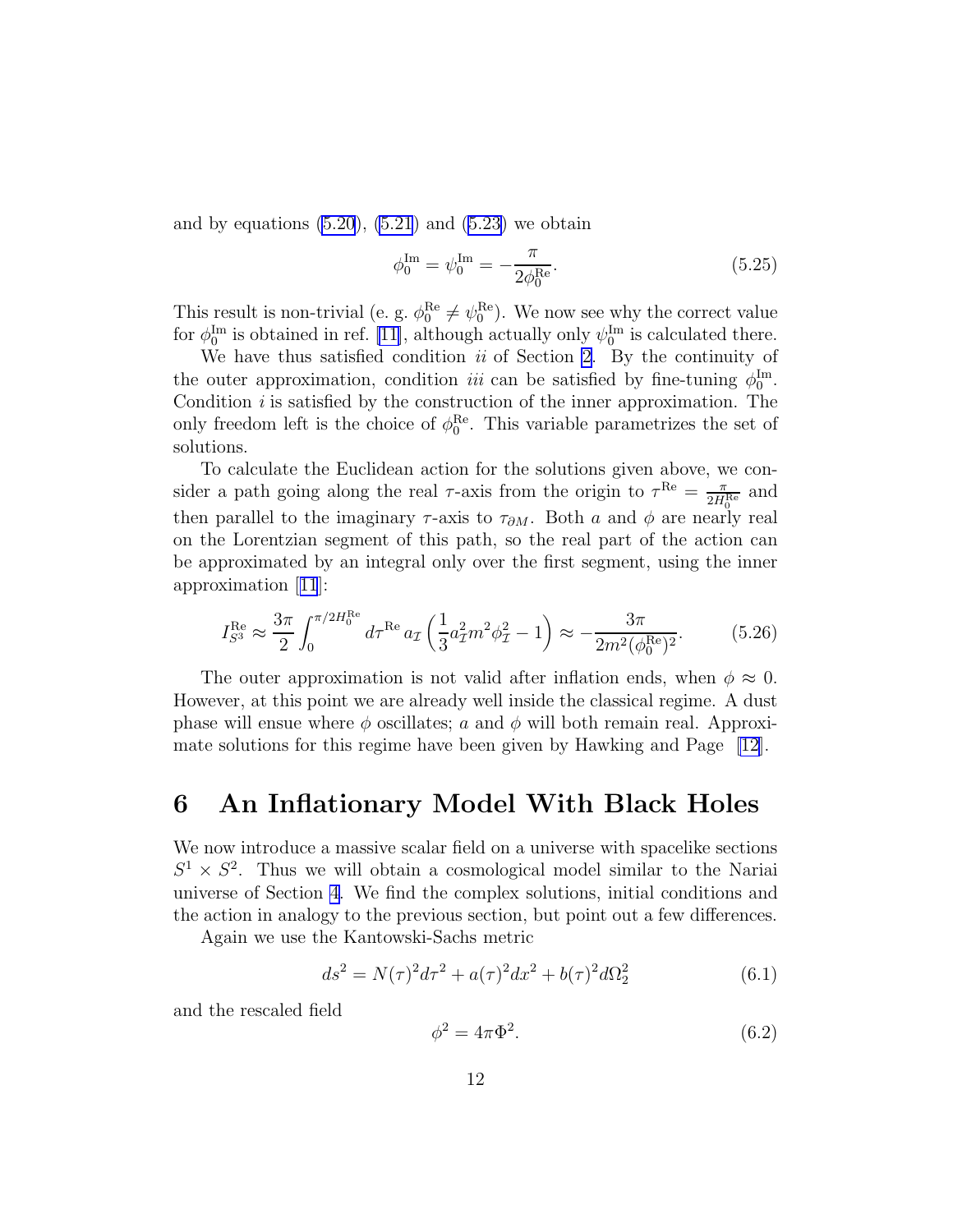The Euclidean action is

$$
I = -\pi \int N d\tau \, a \left( \frac{\dot{b}^2}{N^2} + 2\frac{b}{a} \frac{\dot{a}\dot{b}}{N^2} + 1 - b^2 \frac{\dot{\phi}^2}{N^2} - b^2 m^2 \phi^2 \right) + \pi \left[ -\dot{a}b^2 - 2ab\dot{b} \right]_{\tau=0},
$$
 (6.3)

and like in the previous section the effective cosmological constant is given by

$$
\Lambda_{\text{eff}}(\tau) = m^2 \phi(\tau)^2. \tag{6.4}
$$

In analogy to equation ([4.3\)](#page-6-0) we define

$$
H(\tau) = \sqrt{\Lambda_{\text{eff}}(\tau)} = m\phi(\tau). \tag{6.5}
$$

Variation with respect to a, b,  $\phi$  and N gives the Euclidean equations of motion and the Hamiltonian constraint:

$$
\frac{\ddot{b}}{b} - \frac{\dot{a}\dot{b}}{ab} + \dot{\phi}^2 = 0 \tag{6.6}
$$

$$
\frac{\ddot{b}}{b} + \frac{\dot{a}\dot{b}}{ab} + \frac{\ddot{a}}{a} + \dot{\phi}^2 + m^2 \phi^2 = 0
$$
 (6.7)

$$
\ddot{\phi} + \left(\frac{\dot{a}}{a} + 2\frac{\dot{b}}{b}\right)\dot{\phi} - m^2\phi = 0 \tag{6.8}
$$

$$
2\frac{\dot{a}\dot{b}}{ab} + \frac{\dot{b}^2}{b^2} - \frac{1}{b^2} - \dot{\phi}^2 + m^2 \phi^2 = 0.
$$
 (6.9)

The NBP conditions corresponding to an instanton of topology  $S^2 \times S^2$  are:

$$
a = 0, \ \dot{a} = 1, \ b = b_0, \ \dot{b} = 0, \ \phi = \phi_0 \text{ and } \dot{\phi} = 0 \text{ for } \tau = 0.
$$
 (6.10)

With the new definition (6.5) of H the *inner approximation* is given by:

$$
a_{\mathcal{I}}(\tau) = \frac{1}{H_0^{\text{Re}}} \sin H_0^{\text{Re}} \tau \tag{6.11}
$$

$$
\phi_{\mathcal{I}}(\tau) = \phi_0 + \sum_{n=1}^{\infty} \frac{1}{n!} \gamma_n \tau^n \tag{6.12}
$$

$$
b_{\mathcal{I}}(\tau) = \frac{1}{m\phi_{\mathcal{I}}(\tau)}
$$
  
for  $|\tau| < O\left(1/H_0^{\text{Re}}\right)$ . (6.13)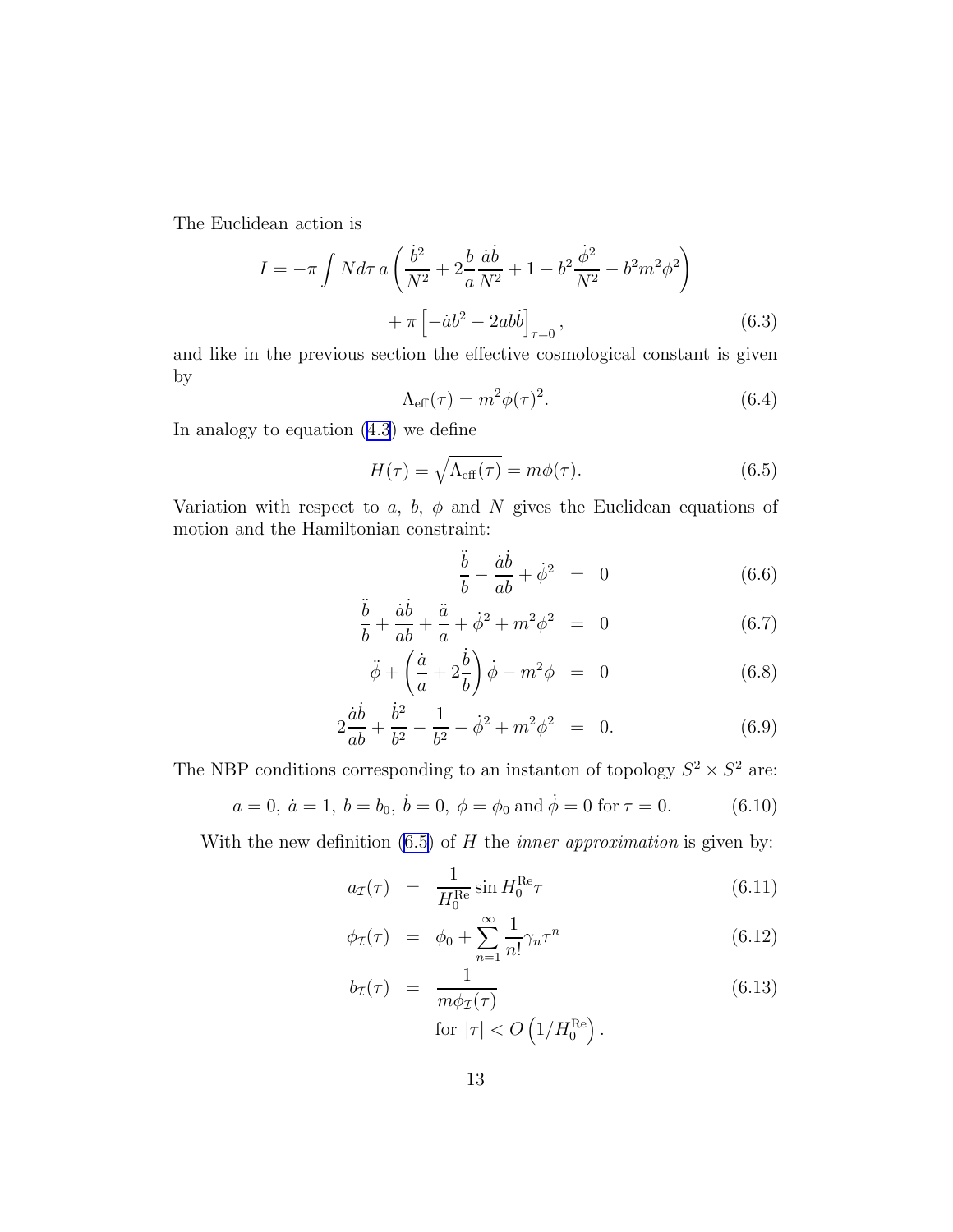<span id="page-13-0"></span>The *outer approximation* is:

$$
\phi_{\mathcal{O}}(\tau) = \psi_0 + im\tau + \chi_0 \exp(iH_0\tau) \tag{6.14}
$$

$$
a_{\mathcal{O}}(\tau) = a_0 \exp\left[-im \int_0^{\tau} \phi(\tau') d\tau'\right] + c_0 \exp\left(im \int_0^{\tau} \phi(\tau') d\tau'\right] (6.15)
$$

$$
b_{\mathcal{O}}(\tau) = \frac{1}{m\phi_{\mathcal{O}}(\tau)}\tag{6.16}
$$

for 
$$
0 < \tau^{\text{Im}} \ll \frac{\phi_0^{\text{Re}}}{m}
$$
.

A matching analysis completely analogous to that of the previous section shows that a, b and  $\phi$  will be nearly real on the Lorentzian line  $\tau^{\text{Re}} = \frac{\pi}{2H_0^{\text{Re}}},$ if we choose the following initial values:

$$
\phi_0^{\text{Im}} = -\frac{\pi}{2\phi_0^{\text{Re}}}, \ b_0 = \frac{1}{m\phi_0};\tag{6.17}
$$

 $\phi_0^{\text{Re}}$  is a free parameter.

An interesting feature of the outer approximation is that the black hole radius grows with the horizon scale during inflation. On the Lorentzian line  $\tau^{\text{Re}} = \frac{\pi}{2H_0^{\text{Re}}}$  the field decreases linearly with time until it reaches zero and inflation ends. By equations  $(6.14)$  and  $(6.16)$  b becomes very large on the timescale

$$
\Delta \tau_{\text{growth}} = \frac{\phi_0^{\text{Re}}}{m}.\tag{6.18}
$$

Again the inner approximation is used to calculate the real part of the Euclidean action. As in Section [4](#page-5-0) it comes entirely from the  $\tau = 0$  term:

$$
I_{S^1 \times S^2}^{\text{Re}} \approx -\pi \left( b_0^{\text{Re}} \right)^2 \approx -\frac{\pi}{m^2 \left( \phi_0^{\text{Re}} \right)^2}.
$$
 (6.19)

## 7 The Probability for Primordial Black Holes

In the previous two sections we have calculated the action for two inflationary universes. We now compare the corresponding probability measures

$$
P_{S^3}(\phi_0^{\text{Re}}) = \exp\left(\frac{3\pi}{m^2(\phi_0^{\text{Re}})^2}\right) \text{ and } P_{S^1 \times S^2}(\phi_0^{\text{Re}}) = \exp\left(\frac{2\pi}{m^2(\phi_0^{\text{Re}})^2}\right). \tag{7.1}
$$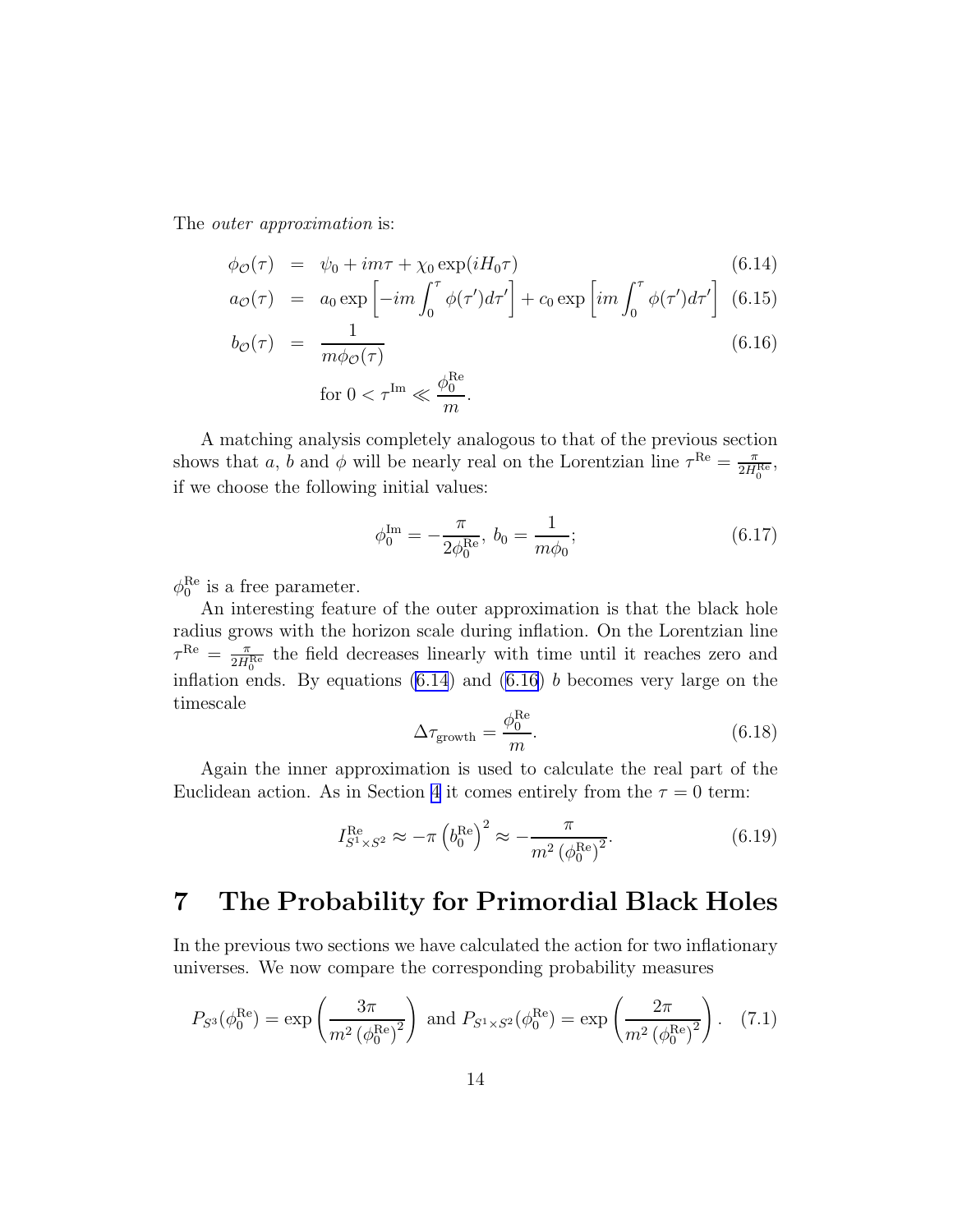<span id="page-14-0"></span>The universe containing black holes is heavily suppressed, if  $\phi_0^{\text{Re}}$  is not large enough to make the initial effective cosmological constant equal to the Planck value. Thus the formation of black holes with initial sizes significantly larger than the Planck scale is very unlikely. The semi-classical approximation should be good in these situations, so one can have confidence in this conclusion.

The semi-classical approximation will break down for solutions with initial cosmological constants of the Planck value in a region where the curvature is on the Planck scale. However, this region contributes an action less than one in Planck units and one would not expect quantum effects to change this. Thus it seems clear that the only primordial black holes with any significant probability start with no more than the Planck size:

$$
b_0^{\text{Re}} < O(1). \tag{7.2}
$$

This corresponds to a large initial value of the scalar field

$$
\phi_0^{\text{Re}} > O\left(10^5\right). \tag{7.3}
$$

The Nariai solution is unstable to quantum fluctuations[[7](#page-15-0)]. At the beginning of inflation it becomes a non-degenerate Schwarzschild-de Sitter spacetime. Once the black hole horizon is inside the cosmological horizon the black hole will start to lose mass due to Hawking radiation. If the black hole horizon is somewhat smaller than the cosmological horizon, the black hole will evaporate and disappear. However, there is a significant probability that the areas of the two horizons will be nearly enough equal for them to increase together. The consequences of this result for the global structure of the universe will be presented in a forthcoming paper.

# References

- [1] H. Nariai, Science Reports of the Tohoku Univ. 35, 62 (1951).
- [2] J. B. Hartle and S. W. Hawking, Phys. Rev. D 28, 2960 (1983).
- [3] S. W. Hawking, *The Path Integral Approach to Quantum Gravity*, in *General Relativity: An Einstein Centenary Survey*, eds. S. W. Hawking and W. Israel (Cambridge University Press, 1979).